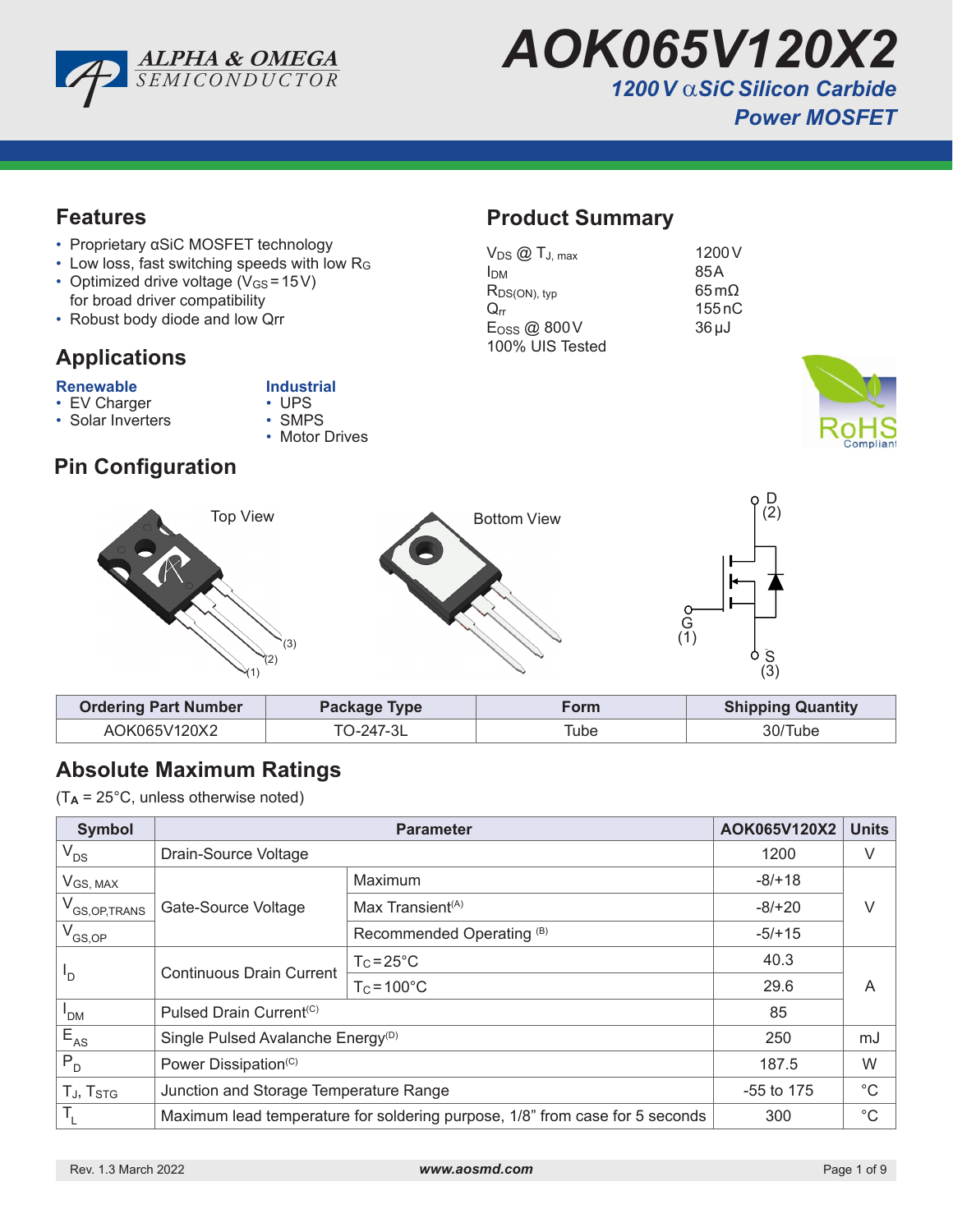

#### **Thermal Characteristics**

| Symbol         | <b>Parameter</b>                  | AOK065V120X2 | Units          |
|----------------|-----------------------------------|--------------|----------------|
| Reja           | Maximum Junction-to-Ambient (E,F) | 40           | $\degree$ C/W  |
| $R_{\theta$ JC | Maximum Junction-to-Case (G)      | 0.8          | $^{\circ}$ C/W |

#### **Electrical Characteristics**

(T**A** = 25°C, unless otherwise noted)

| <b>Symbol</b>                                    | <b>Parameter</b>                   | <b>Conditions</b>                                                            |                          | Min  | <b>Typ</b> | <b>Max</b> | <b>Units</b> |
|--------------------------------------------------|------------------------------------|------------------------------------------------------------------------------|--------------------------|------|------------|------------|--------------|
| <b>STATIC</b>                                    |                                    |                                                                              |                          |      |            |            |              |
|                                                  |                                    | $I_D = 250 \mu A$ , $V_{GS} = 0 V$ , $T_J = 25^{\circ}C$                     |                          | 1200 |            |            | $\vee$       |
| $V_{(BR)DSS}$                                    | Drain-Source Breakdown Voltage     | $I_D = 250 \mu A$ , $V_{GS} = 0 V$ , $T_J = 150^{\circ}C$                    |                          |      | 1200       |            | $\vee$       |
| <b>DSS</b>                                       | Zero Gate Voltage Drain Current    | $V_{DS} = 1200 V$ , $V_{GS} = 0V$                                            |                          |      |            | 50         | μA           |
| GSS                                              | Gate-Source Leakage Current        | $V_{DS} = 0 V$ , $V_{GS} = +15/-5 V$                                         |                          |      |            | ±100       | nA           |
| $\overline{V}_{GS(th)}$                          | <b>Gate Threshold Voltage</b>      | $V_{DS} = V_{GS}$ , $I_D = 10 \text{ mA}$                                    |                          | 1.8  | 2.8        | 3.5        | $\vee$       |
| $R_{DS(ON)}$                                     | Static Drain-Source On-Resistance  | $V_{GS} = 15 V$ , $I_D = 10 A$                                               | $T_J = 25^{\circ}C$      |      | 65         | 85         | $m\Omega$    |
|                                                  |                                    |                                                                              | $T_J$ = 150 $^{\circ}$ C |      | 90         |            | $m\Omega$    |
| $g_{\text{fs}}$                                  | <b>Forward Transconductance</b>    | $V_{DS} = 20 V$ , $I_D = 20 V$                                               |                          |      | 12         |            | S            |
| $\overline{V_{SD}}$                              | Diode Forward Voltage              | $I_S = 10A, V_{GS} = -5V$                                                    |                          |      | 4.1        | 5          | $\vee$       |
| <b>DYNAMIC</b>                                   |                                    |                                                                              |                          |      |            |            |              |
| $C_{\rm iss}$                                    | Input Capacitance                  |                                                                              |                          |      | 1716       |            | pF           |
| $\overline{C}_{\underline{oss}}$                 | <b>Output Capacitance</b>          | $V_{GS} = 0 V$ , $V_{DS} = 800 V$ , f = 1 MHz                                |                          |      | 71         |            | pF           |
| $\overline{C}_{\underline{rss}}$                 | Reverse Transfer Capacitance       |                                                                              |                          |      | 5          |            | pF           |
| $E_{\underline{oss}}$                            | <b>Coss Stored Energy</b>          |                                                                              |                          |      | 30         |            | μJ           |
| $R_{G}$                                          | Gate Resistance                    | $f = 1 MHz$                                                                  |                          |      | 1.7        |            | Ω            |
| <b>SWITCHING</b>                                 |                                    |                                                                              |                          |      |            |            |              |
| $Q_{\rm g}$                                      | <b>Total Gate Charge</b>           | $V_{GS} = -5/+15 V$ , $V_{DS} = 800 V$ ,<br>$I_D = 20A$                      |                          |      | 62.3       |            | nC           |
| $\overline{Q}_{gs}$                              | Gate Source Charge                 |                                                                              |                          |      | 23.1       |            | nC           |
| $\overline{Q}_{\underline{gd}}$                  | Gate Drain Charge                  |                                                                              |                          |      | 23.7       |            | nC           |
| $\mathfrak{t}_{\sf d(on)}$                       | Turn-On Delay Time                 |                                                                              |                          |      | 14.6       |            | ns           |
| t,                                               | Turn-On Rise Time                  | $V_{GS} = 0 V/ + 15 V$ , $V_{DS} = 800 V$ ,<br>$I_D = 20A$ , $R_G = 5\Omega$ |                          |      | 36.2       |            | ns           |
| $\bar{t}_{\underline{d(\text{off})}}$            | <b>Turn-Off Delay Time</b>         |                                                                              |                          |      | 20.8       |            | ns           |
| t,                                               | <b>Turn-Off Fall Time</b>          |                                                                              |                          |      | 10.2       |            | ns           |
| $\overline{E}_{\underline{on}}$                  | Turn-On Energy                     | $L = 120 \mu H$                                                              |                          |      | 325        |            | μJ           |
| $E_{\text{off}}$                                 | <b>Turn-Off Energy</b>             | FWD: AOK065V120X2                                                            |                          |      | 23         |            | μJ           |
| $E_{\rm tot}$                                    | <b>Total Switching Energy</b>      |                                                                              |                          |      | 348        |            | μJ           |
| $t_{rr}$                                         | Body Diode Reverse Recovery Time   |                                                                              |                          |      | 27         |            | ns           |
| rm                                               | Peak Reverse Recovery Current      | $I_F = 20A$ , dl/dt = 1560A/us,<br>$V_{DS} = 800 V$                          |                          |      | 10         |            | A            |
| $\overline{\mathsf{Q}}_{\underline{\mathsf{r}}}$ | Body Diode Reverse Recovery Charge |                                                                              |                          |      | 155        |            | nC           |

#### **Notes:**

- A.  $\leq$  1% duty cycle, f > 1 Hz
- B. Device can be operated at Vേs=0/15 V. Actual operating VGS will depend on application specifics such as parasitic inductance and dV/dt but should not exceed maximum ratings.
- C. The power dissipation  $\mathsf{P}_\mathsf{D}$  is based on  $\mathsf{T}_\mathsf{J(MAX)}$ =175°C, using junction-tocase thermal resistance, and is more useful in setting the upper dissipation limit for cases where additional heatsinking is used.
- D. L=5mH,  $I_{AS}$ =10A, R<sub>G</sub>=25Ω, Starting T<sub>J</sub>=25°C

E. The value of  $R_{\theta_{\theta A}}$  is measured with the device in a still air environment

with  $T_A = 25^{\circ}$ C.

F. The  $R_{\theta JA}$  is the sum of the thermal impedance from junction to case  $R_{\theta JC}$ and case to ambient.

G. The value of  $R_{\theta\cup\theta}$  is measured with the device mounted to a large heatsink, assuming a maximum junction temperature of  $T_{J(MAX)} = 175^{\circ}$ C

H. The static characteristics in Figures 1 to 8 are obtained using <300ms pulses, duty cycle 0.5% max.

I. These curves are based on  $R_{\theta\text{UC}}$  which is measured with the device mounted to a large heatsink, assuming a maximum junction tempera- ture of  $T_{J(MAX)}$ =175°C. The SOA curve provides a single pulse rating.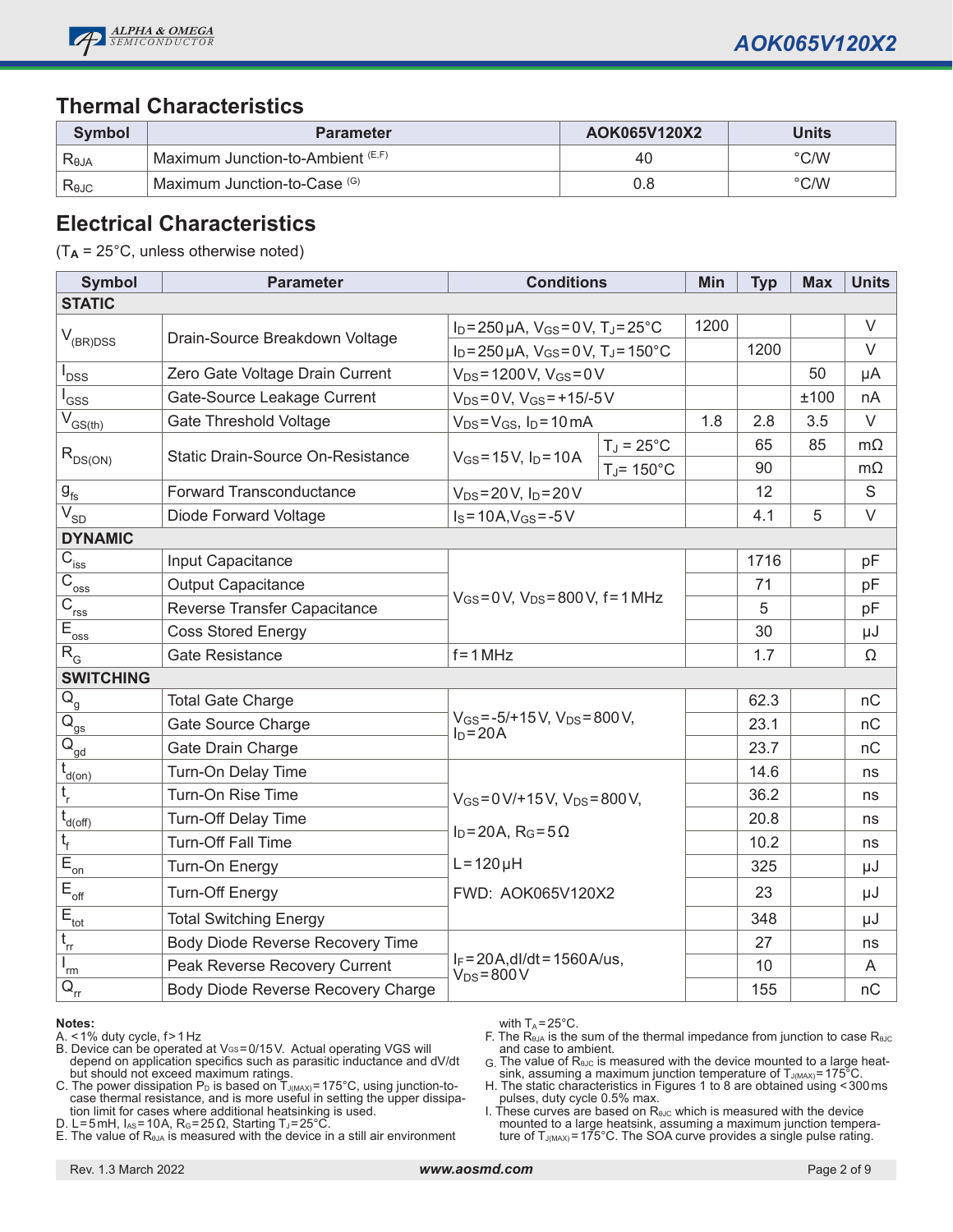

## **Typical Electrical and Thermal Characteristics**



**Figure 1. On-Region Characteristics T<sub>J</sub> = 25°C** 



**Figure 3. On-Resistance vs. Junction Temperature**







**Figure 2. On-Region Characteristics T<sub>J</sub> = 175°C** 



**Figure 4. Normalized On-Resistance vs. Junction Temperature**



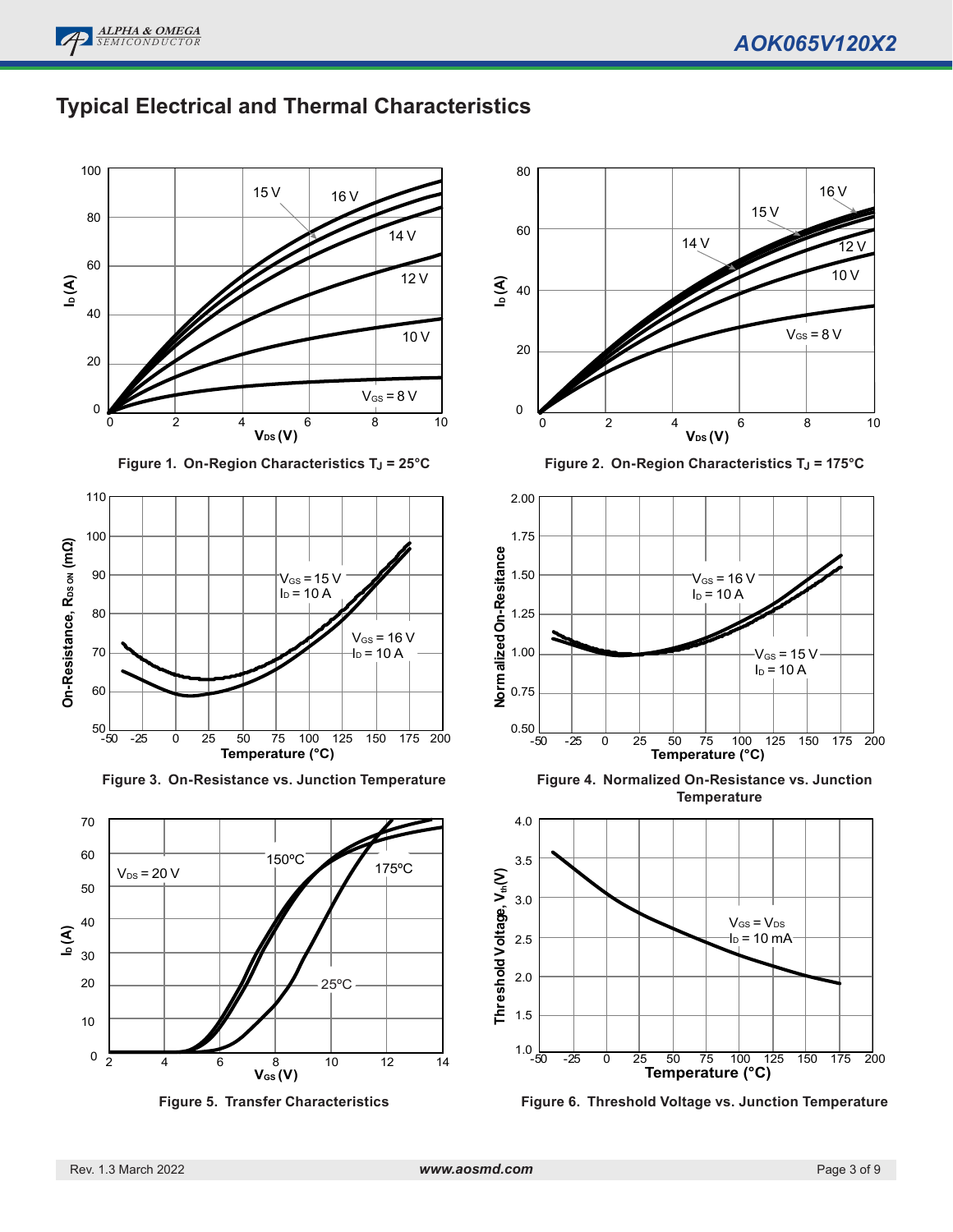

**ALPHA & OMEGA** *SEMICONDUCTOR*



**Figure 7. Body-Diode Characteristics at 25°C**











**Figure 8. Body-Diode Characteristics at 175°C**







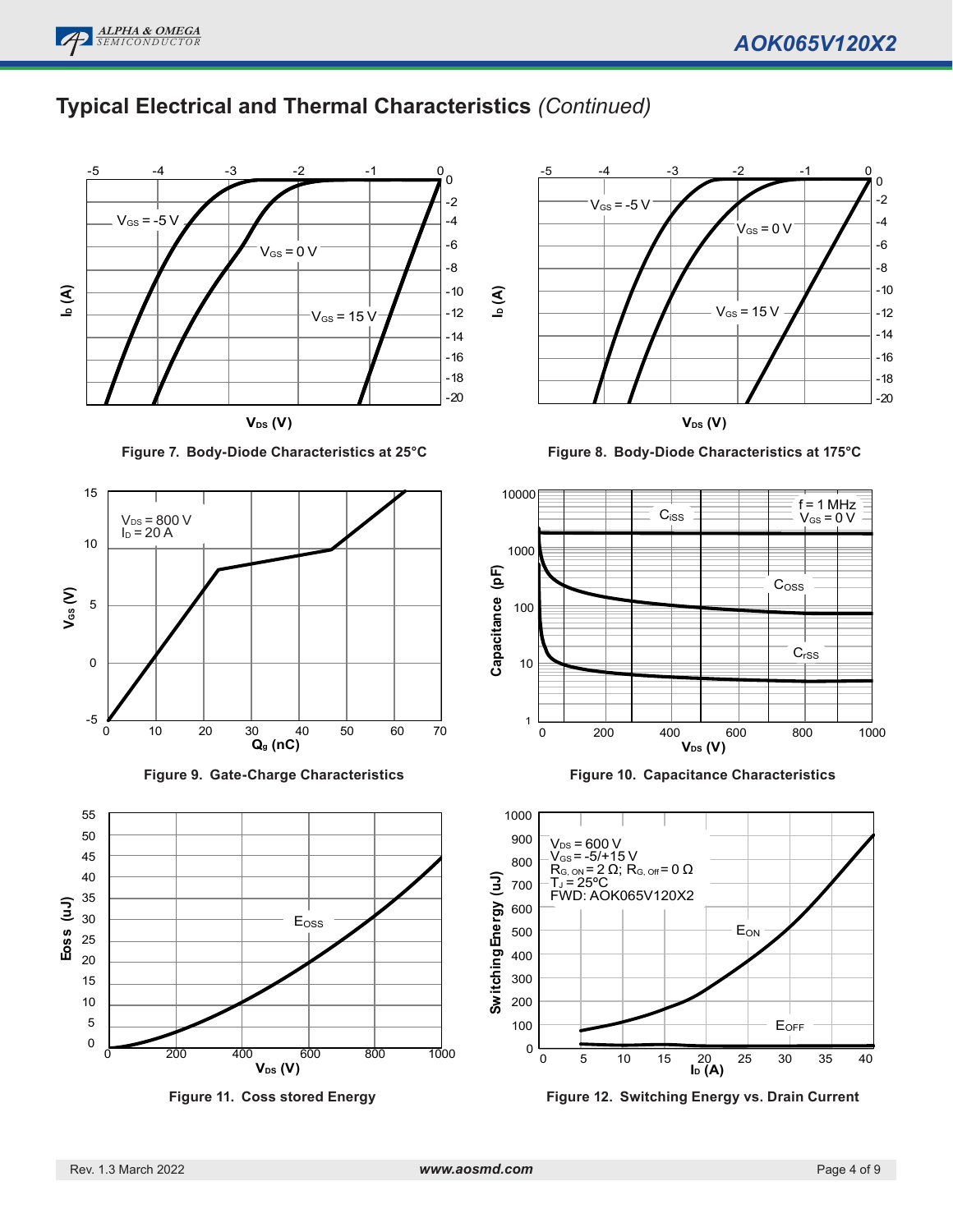# **Typical Electrical and Thermal Characteristics** *(Continued)*



**Figure 13. Switching Energy vs. Drain Current**







**Figure 17. Maximum Forward Biased Safe Operating Area for AOK065V120X2 (Note I)**



**Figure 14. Turn-On Energy and dV/dt vs. External Gate Resistance**



**Figure 16. Current De-rating (Note I)**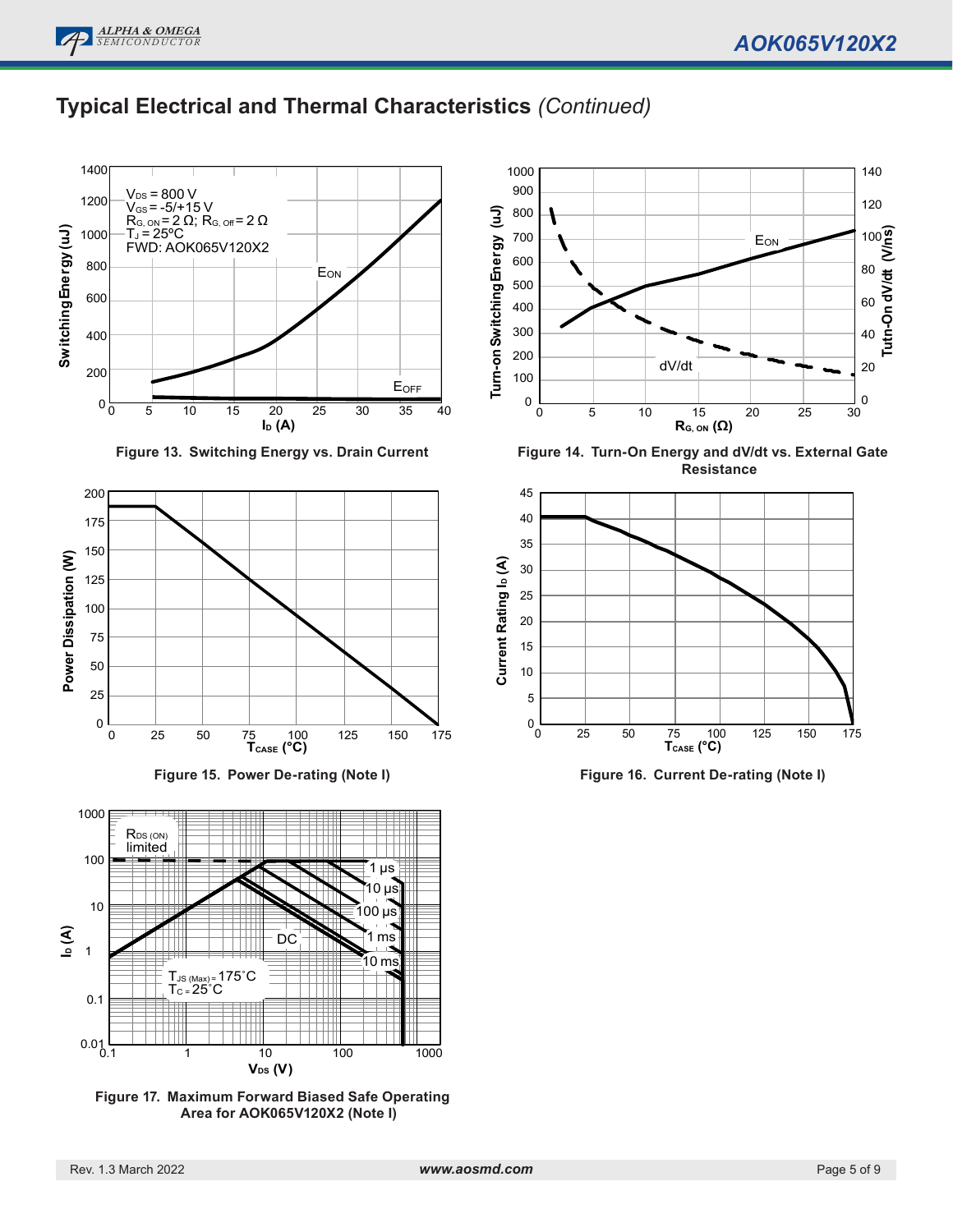# **Typical Electrical and Thermal Characteristics** *(Continued)*



**Figure 18. Normalized Maximum Transient Thermal Impedance for AOK065V120X2 (Note I)**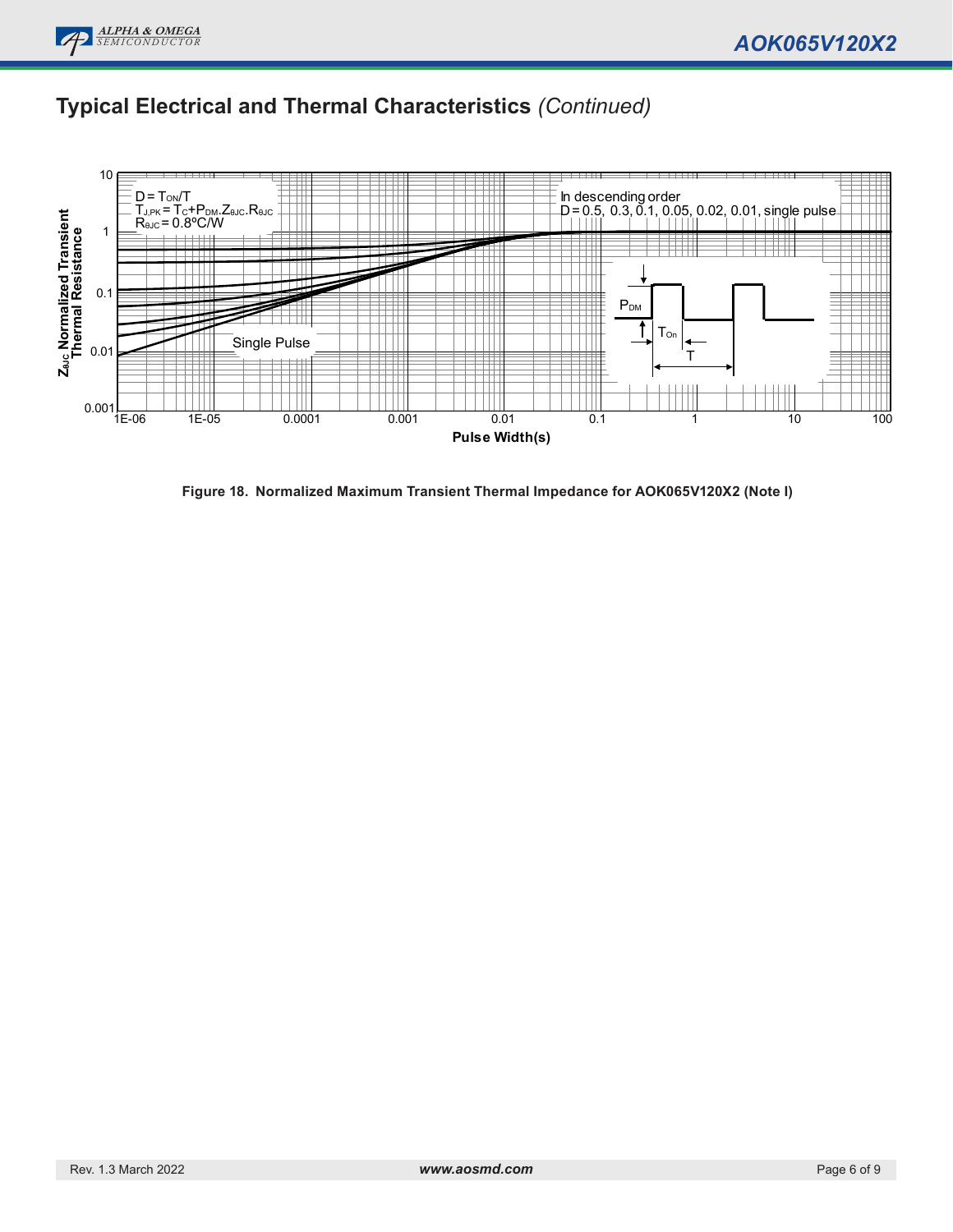

# **Test Circuits and Waveforms**



**Figure 19. Gate Charge Test Circuits and Waveforms**



**Figure 20. Inductive Switching Test Circuit and Waveforms**



**Figure 21. Unclamped Inductive Switching (UIS) Test Circuit and Waveforms**



**Figure 22. Diode Recovery Test Circuits and Waveforms**

Rev. 1.3 March 2022 *www.aosmd.com* Page 7 of 9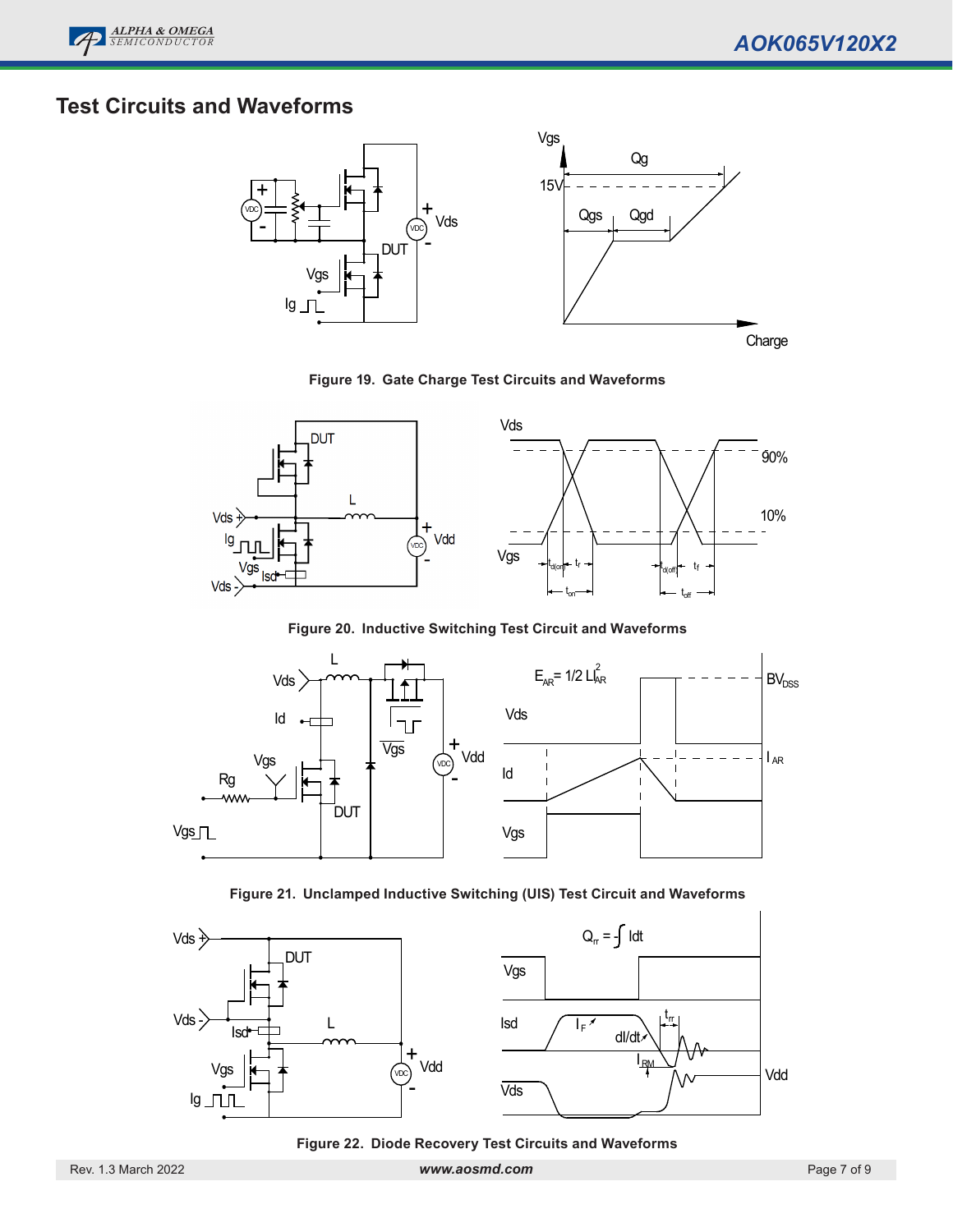# **Package Dimensions, TO-247-3L**



NOTE

1. PAKCAGE BODY SIZES EXCLUDE MOLD FLASH AND GATE BURRS.

MOLD FLASH AT THE NON-LEAD SIDES SHOULD BE LESS THAN 6 MILS EACH.

2. CONTROLLING DIMENSION IS MILLIMETER.

CONVERTED INCH DIMENSIONS ARE NOT NECESSARILY EXACT.